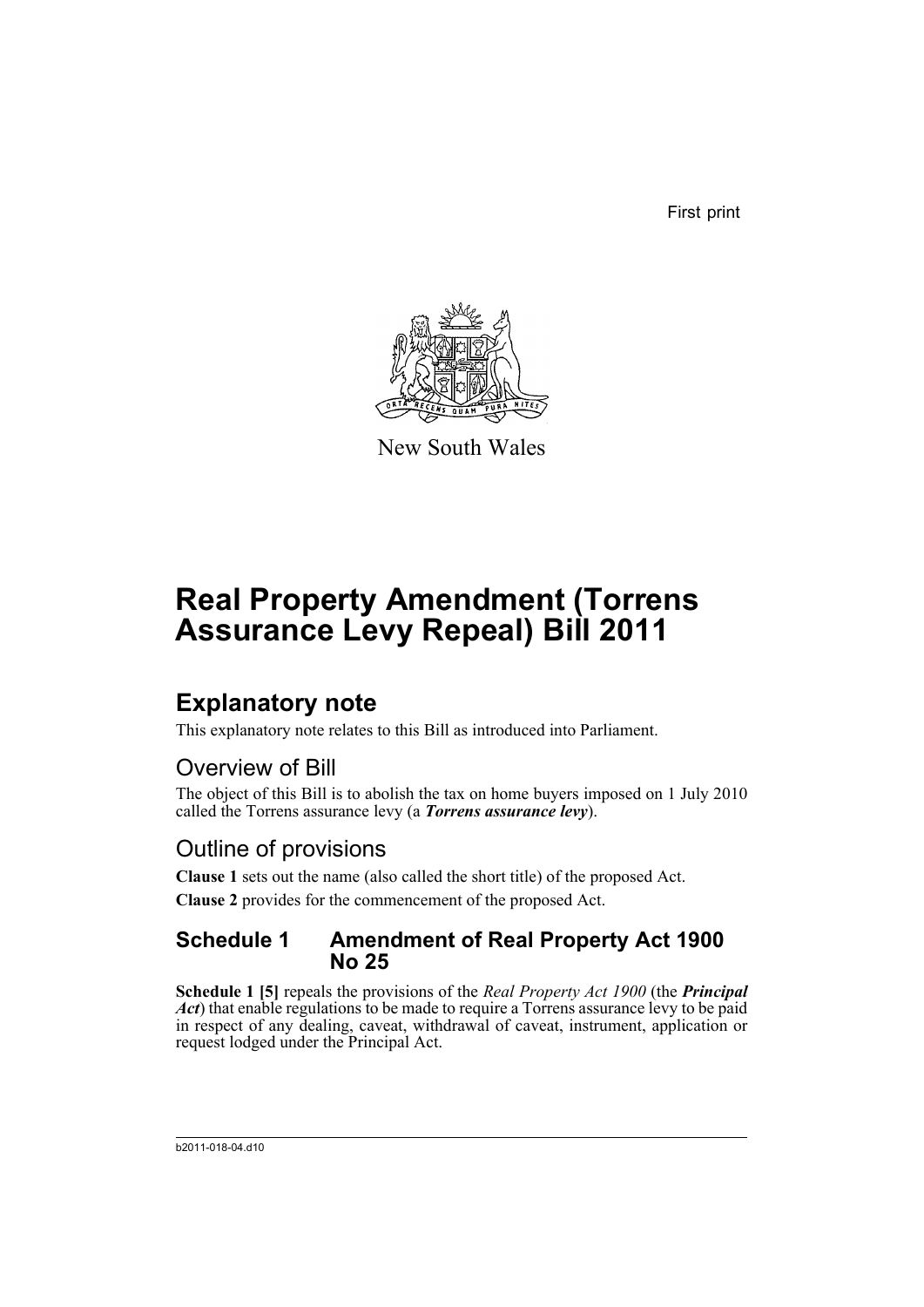Explanatory note

**Schedule 1 [1]–[4] and [6]–[8]** are consequential amendments.

**Schedule 1 [9] and [10]** make provisions of a savings and transitional nature.

#### **Schedule 2 Amendment of Real Property Regulation 2008**

**Schedule 2 [3]** repeals the requirement in the *Real Property Regulation 2008* that a Torrens assurance levy be paid in respect of certain specified dealings, caveats, withdrawal of caveats, instruments, applications or requests lodged with the Registrar-General under the Principal Act.

**Schedule 2 [1], [2], [4]–[7] and [14]** are consequential amendments.

**Schedule 2 [8]–[13]** increase certain other fees payable under the Principal Act by \$4 to reflect the previous arrangements that were in force for funding the Torrens Assurance Fund.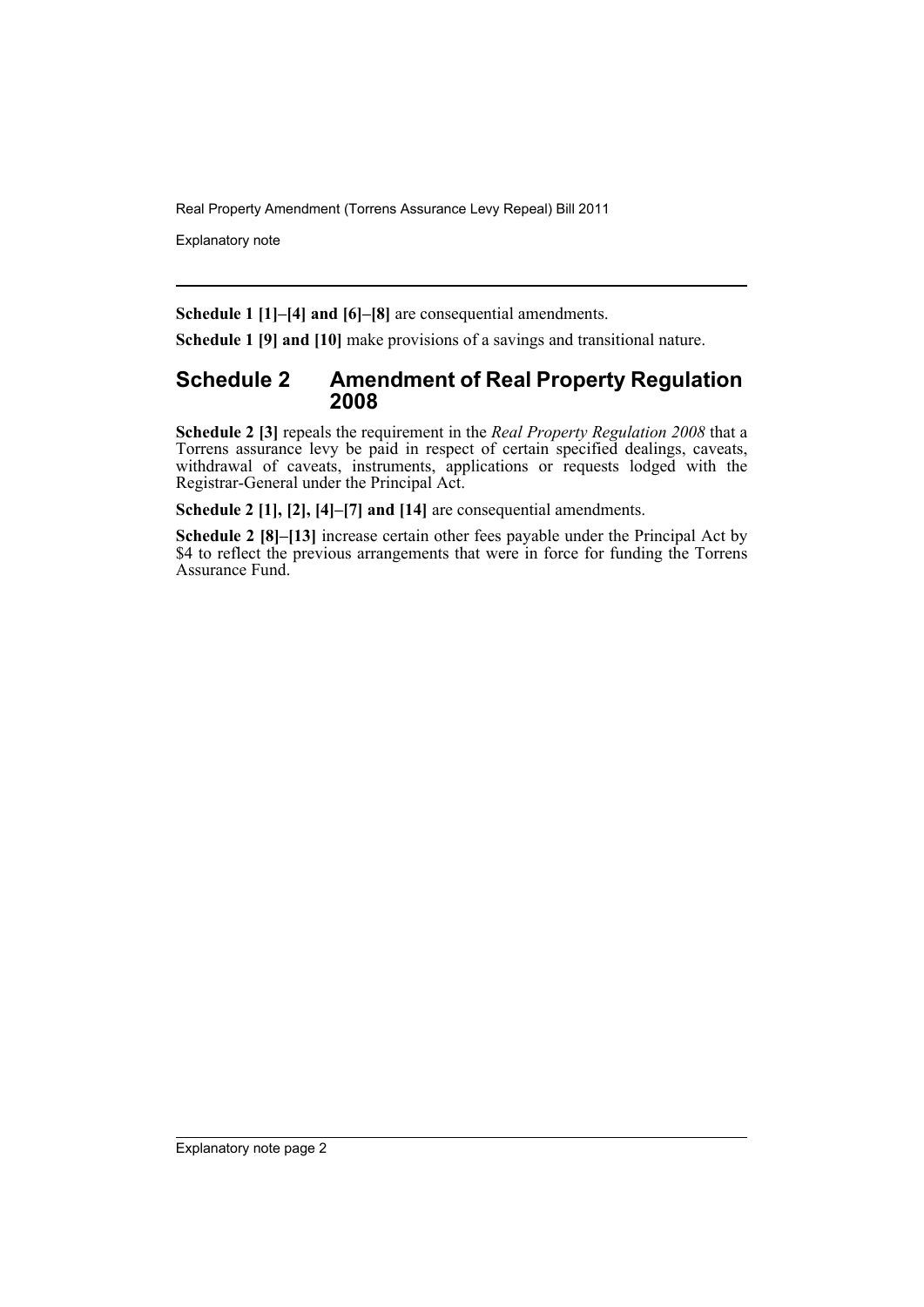First print



New South Wales

## **Real Property Amendment (Torrens Assurance Levy Repeal) Bill 2011**

### **Contents**

|                                                       | Page |
|-------------------------------------------------------|------|
| Name of Act                                           |      |
| 2 Commencement                                        | 2    |
| Schedule 1 Amendment of Real Property Act 1900 No 25  | 3    |
| Schedule 2 Amendment of Real Property Regulation 2008 | 5    |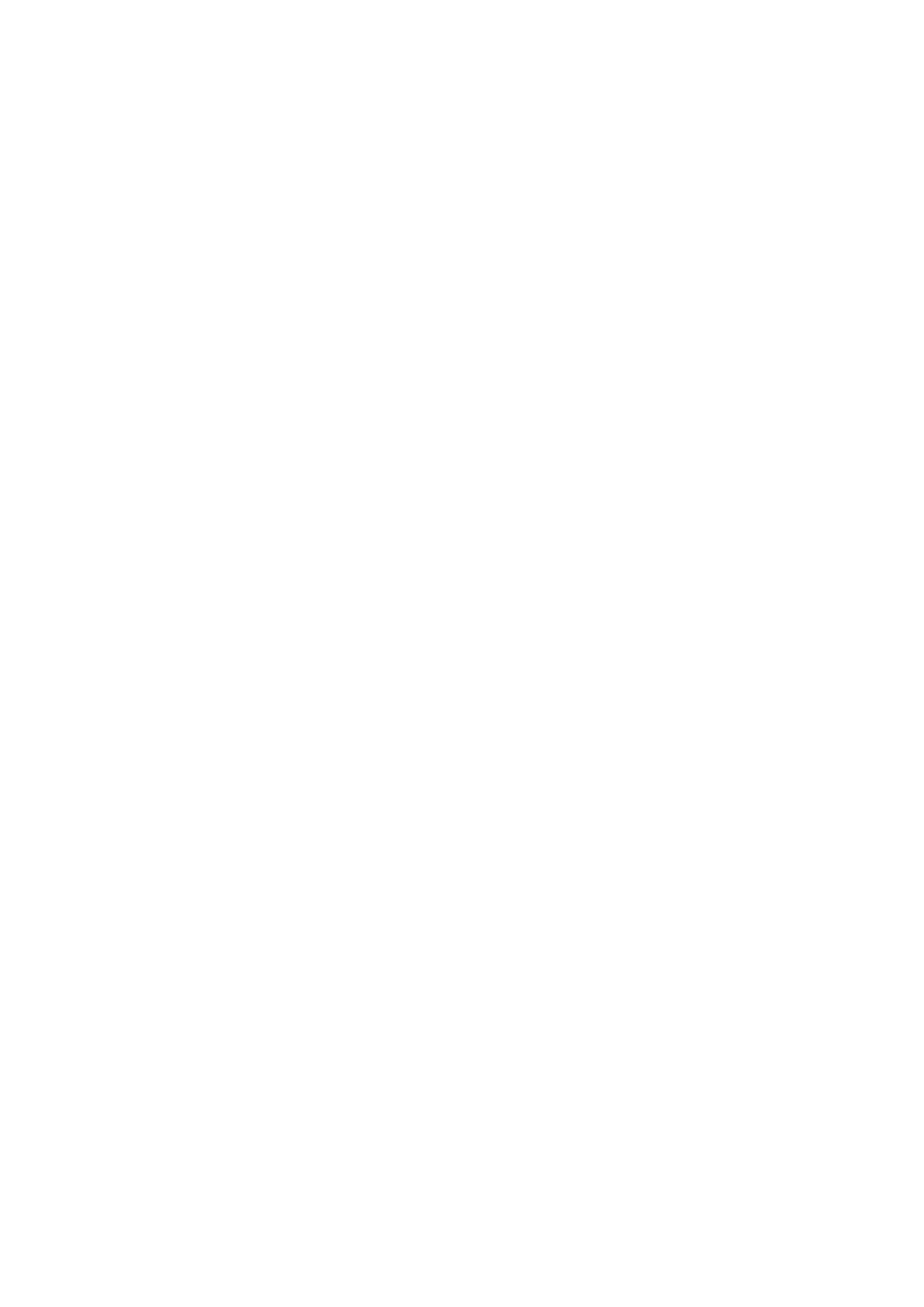

New South Wales

## **Real Property Amendment (Torrens Assurance Levy Repeal) Bill 2011**

No , 2011

#### **A Bill for**

An Act to amend the *Real Property Act 1900* and the *Real Property Regulation 2008* to abolish the Torrens assurance levy.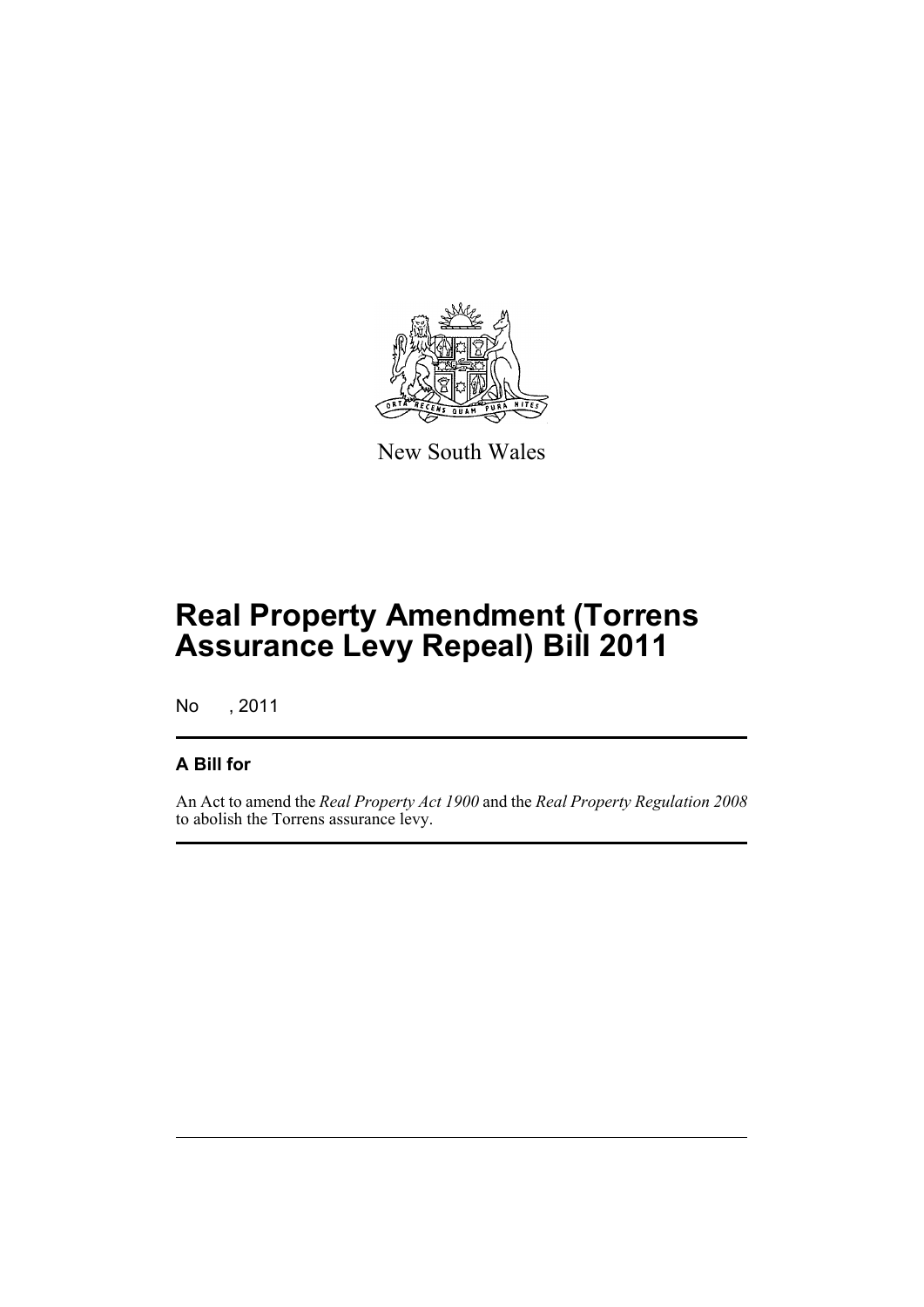<span id="page-5-1"></span><span id="page-5-0"></span>

| The Legislature of New South Wales enacts:                                           |                     |
|--------------------------------------------------------------------------------------|---------------------|
| Name of Act                                                                          | $\mathcal{P}$       |
| This Act is the Real Property Amendment (Torrens Assurance Levy<br>Repeal) Act 2011. | 3<br>$\overline{4}$ |
| <b>Commencement</b>                                                                  | 5                   |
| This Act commences or is taken to have commenced on 1 July 2011.                     | 6                   |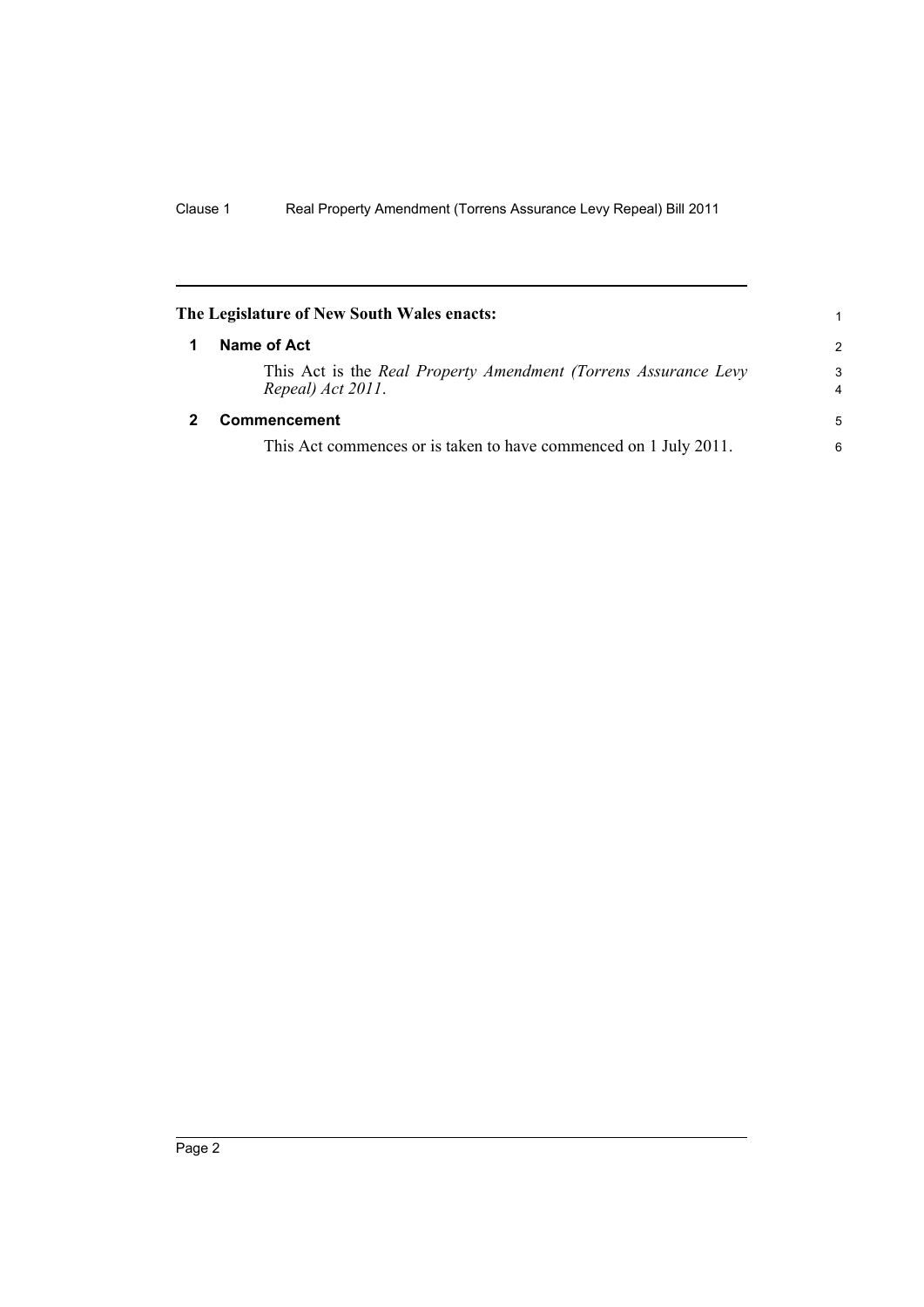Amendment of Real Property Act 1900 No 25 Schedule 1

<span id="page-6-0"></span>

|       | <b>Schedule 1</b><br><b>Amendment of Real Property Act 1900</b><br><b>No 25</b>                                                                                                                                | 1<br>$\overline{2}$  |
|-------|----------------------------------------------------------------------------------------------------------------------------------------------------------------------------------------------------------------|----------------------|
| [1]   | <b>Section 3 Definitions</b>                                                                                                                                                                                   | 3                    |
|       | Omit the definition of <i>Torrens assurance levy</i> from section $3(1)(a)$ .                                                                                                                                  | 4                    |
| [2]   | <b>Section 134 Torrens Assurance Fund</b>                                                                                                                                                                      | 5                    |
|       | Omit section 134 (2) (a). Insert instead:                                                                                                                                                                      | 6                    |
|       | any amounts that the Minister directs to be paid from fees<br>(a)<br>paid to the Registrar-General for lodgment of any dealing,<br>caveat or withdrawal of caveat,                                             | 7<br>8<br>9          |
| [3]   | <b>Section 134 (2A)</b>                                                                                                                                                                                        | 10                   |
|       | Omit the subsection.                                                                                                                                                                                           | 11                   |
| [4]   | <b>Section 134 (4)</b>                                                                                                                                                                                         | 12                   |
|       | Insert after section $134(3)$ :                                                                                                                                                                                | 13                   |
|       | The fee payable to the Registrar-General for lodgment of any<br>(4)<br>dealing, caveat or withdrawal of caveat may be prescribed so as<br>to include the amount to be paid into the Torrens Assurance<br>Fund. | 14<br>15<br>16<br>17 |
| [5]   | Section 134A Torrens assurance levy                                                                                                                                                                            | 18                   |
|       | Omit the section.                                                                                                                                                                                              | 19                   |
| [6]   | <b>Section 144 Regulations</b>                                                                                                                                                                                 | 20                   |
|       | Omit section $144(1)$ (b).                                                                                                                                                                                     | 21                   |
| $[7]$ | Section 144 (1) (c)                                                                                                                                                                                            | 22                   |
|       | Omit ", expenses or levies". Insert instead "or expenses".                                                                                                                                                     | 23                   |
| [8]   | Section 144A Payment and recovery of fees or levies                                                                                                                                                            | 24                   |
|       | Omit the section.                                                                                                                                                                                              | 25                   |
| [9]   | <b>Schedule 3 Savings and transitional provisions</b>                                                                                                                                                          | 26                   |
|       | Insert at the end of clause $1(1)$ :                                                                                                                                                                           | 27                   |
|       | Real Property Amendment (Torrens Assurance Levy Repeal) Act<br>2011                                                                                                                                            | 28<br>29             |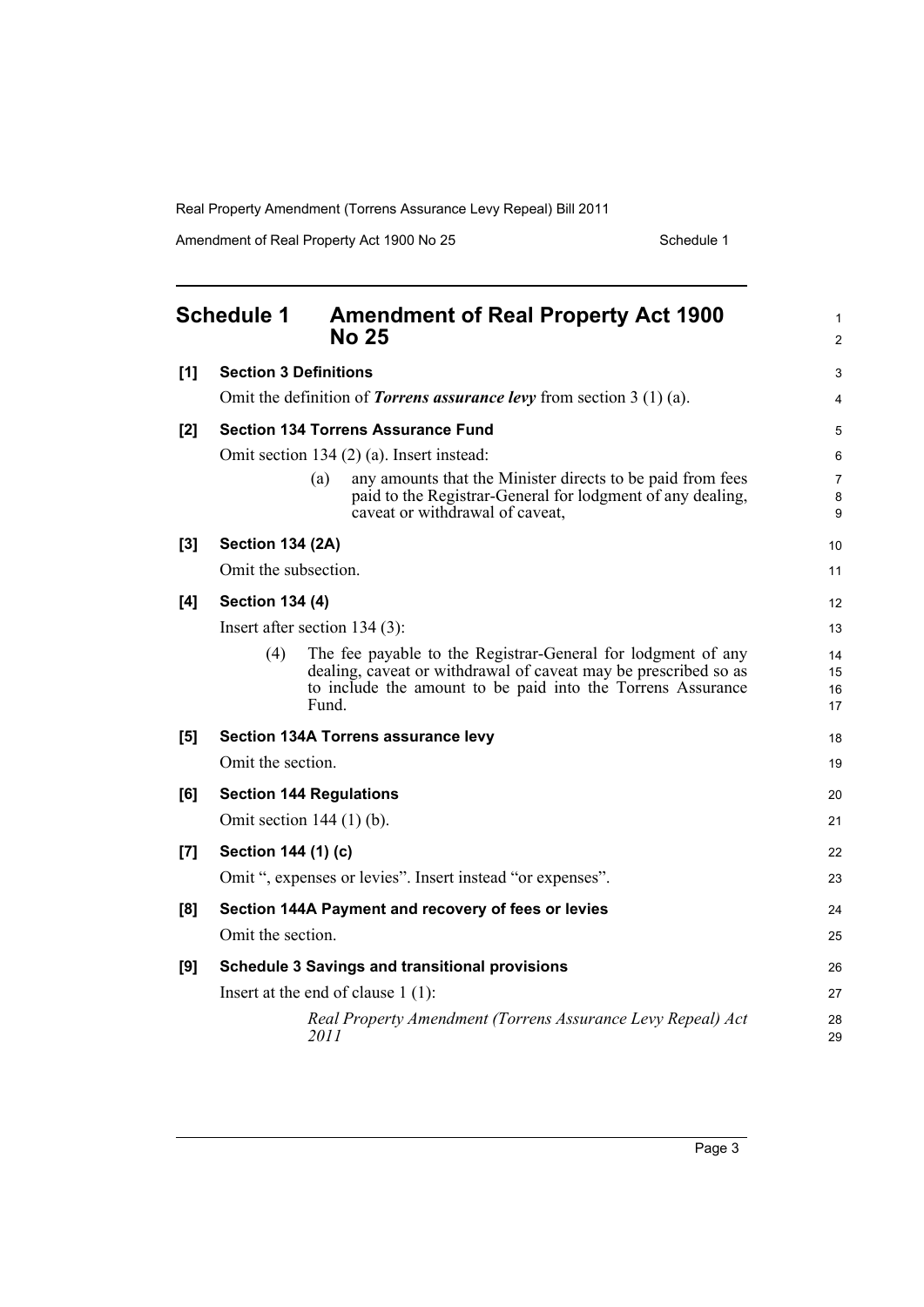Schedule 1 Amendment of Real Property Act 1900 No 25

| $[10]$ |         | Insert after Part 9: | Schedule 3, Part 10                                                                                                                                                                                                                                   | 1<br>$\overline{2}$   |
|--------|---------|----------------------|-------------------------------------------------------------------------------------------------------------------------------------------------------------------------------------------------------------------------------------------------------|-----------------------|
|        | Part 10 |                      | <b>Real Property Amendment (Torrens</b><br><b>Assurance Levy Repeal) Act 2011</b>                                                                                                                                                                     | 3<br>4                |
|        | 25      |                      | <b>Definitions</b>                                                                                                                                                                                                                                    | 5                     |
|        |         |                      | In this Part:                                                                                                                                                                                                                                         | 6                     |
|        |         |                      | <b>amending Act</b> means the Real Property Amendment (Torrens<br>Assurance Levy Repeal) Act 2011.                                                                                                                                                    | $\overline{7}$<br>8   |
|        |         |                      | <b>Torrens assurance levy</b> means a levy paid under:                                                                                                                                                                                                | 9                     |
|        |         |                      | section 134A of this Act (as in force before its repeal by the<br>(a)<br>amending Act), or                                                                                                                                                            | 10 <sup>°</sup><br>11 |
|        |         |                      | clause 26 of this Schedule.<br>(b)                                                                                                                                                                                                                    | 12                    |
|        | 26      |                      | <b>Torrens assurance levy</b>                                                                                                                                                                                                                         | 13                    |
|        |         |                      | Despite the repeal of clauses 12A and 18A and Part 2 of<br>Schedule 1 to the Real Property Regulation 2008 by Schedule 2<br>to the amending Act, a levy is payable as if those provisions had<br>not been repealed in respect of any dealing that is: | 14<br>15<br>16<br>17  |
|        |         |                      | a transfer executed to give effect to a contract for the sale<br>(a)<br>of land entered into on or after 1 July 2010 but before<br>1 July 2011, and                                                                                                   | 18<br>19<br>20        |
|        |         |                      | lodged with the Registrar-General after 1 July 2011.<br>(b)                                                                                                                                                                                           | 21                    |
|        | 27      |                      | <b>Torrens Assurance Fund</b>                                                                                                                                                                                                                         | 22                    |
|        |         | (1)                  | The Minister (after consultation with the Treasurer) may direct<br>that all or a proportion of amounts that have been paid to the<br>Registrar-General as Torrens assurance levies are to be paid into<br>the Torrens Assurance Fund.                 | 23<br>24<br>25<br>26  |
|        |         | (2)                  | The Minister may make such a direction at any time after the<br>levies are paid into the Consolidated Fund, in which case the<br>amounts are to be paid into the Torrens Assurance Fund without<br>further appropriation.                             | 27<br>28<br>29<br>30  |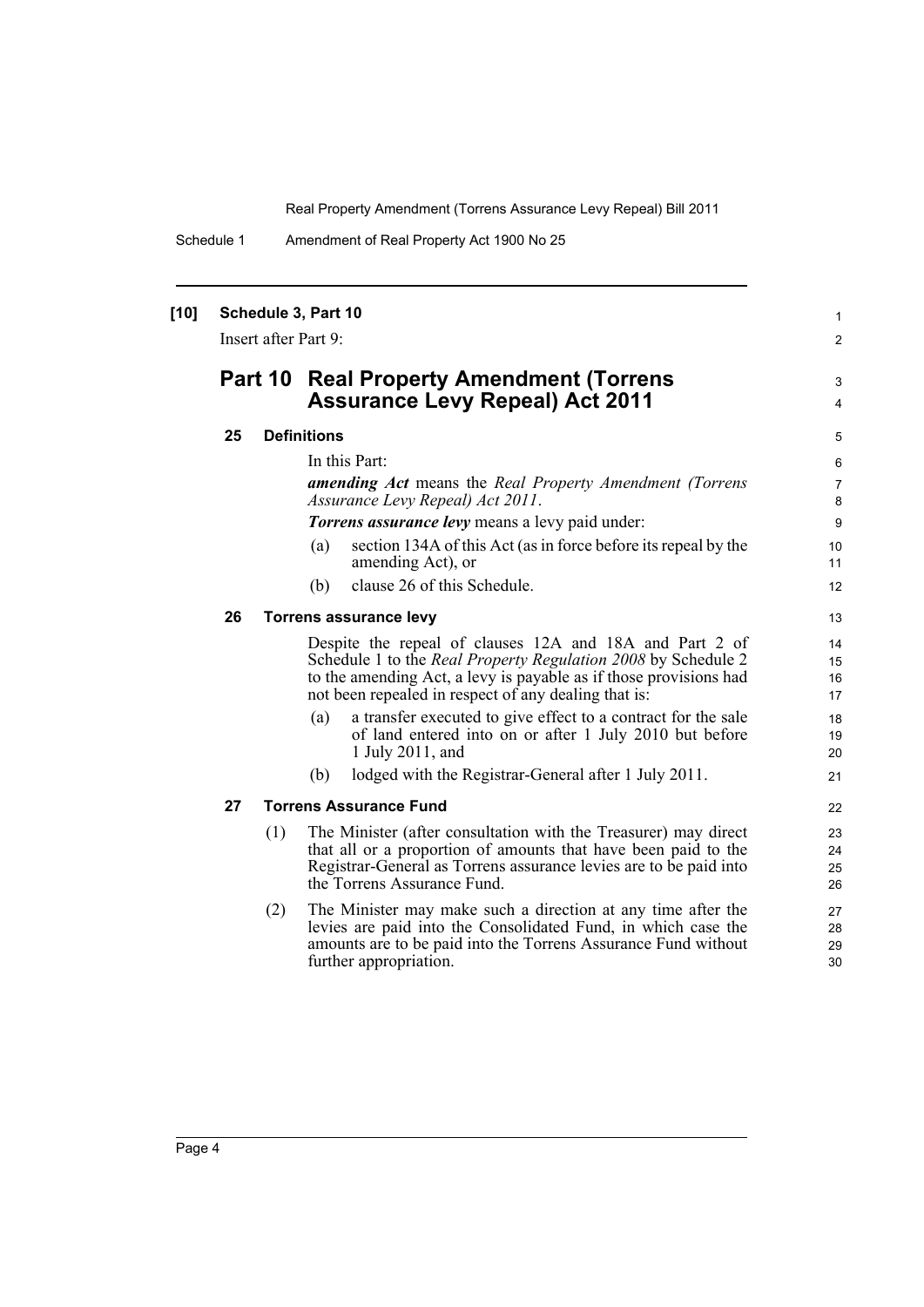Amendment of Real Property Regulation 2008 Schedule 2

<span id="page-8-0"></span>

|       | <b>Schedule 2</b><br><b>Amendment of Real Property Regulation</b><br>2008                                                                                                           | 1<br>2                   |
|-------|-------------------------------------------------------------------------------------------------------------------------------------------------------------------------------------|--------------------------|
| [1]   | <b>Clause 4 Lodgment of dealings and caveats</b><br>Omit clause 4 (b) and (c). Insert instead:<br>be accompanied by the relevant fee set out in Schedule 1.<br>(b)                  | 3<br>$\overline{4}$<br>5 |
| $[2]$ | Clauses 10 (4), 11 (c) and 12 (1)<br>Omit "Part 1 of" wherever occurring.                                                                                                           | 6<br>$\overline{7}$      |
| $[3]$ | <b>Clause 12A Torrens assurance levy</b><br>Omit the clause.                                                                                                                        | 8<br>9                   |
| [4]   | Clause 18A Transitional—introduction of ad valorem Torrens assurance<br>levy<br>Omit the clause.                                                                                    | 10<br>11<br>12           |
| [5]   | Schedule 1, heading<br>Omit "and levies".                                                                                                                                           | 13<br>14                 |
| [6]   | Schedule 1, clause reference<br>Omit ", 12 and 12A". Insert instead "and 12".                                                                                                       | 15<br>16                 |
| [7]   | Schedule 1, Part 1, heading<br>Omit the heading.                                                                                                                                    | 17<br>18                 |
| [8]   | Schedule 1, items 8-13<br>Omit the items. Insert instead:                                                                                                                           | 19<br>20                 |
|       | 8<br>On lodgment of an application under section 45D of the Act<br>97.00<br>by a person in possession of land to be recorded as proprietor<br>of an estate or interest in that land |                          |
|       | In addition, for each quarter-hour or part of a quarter-hour<br>50.00<br>occupied in examining the application                                                                      |                          |
|       | 9<br>On lodgment of a transfer by way of discharge of mortgage<br>97.00<br>where a mortgagee has been recorded as registered proprietor<br>pursuant to section 12B of the Act       |                          |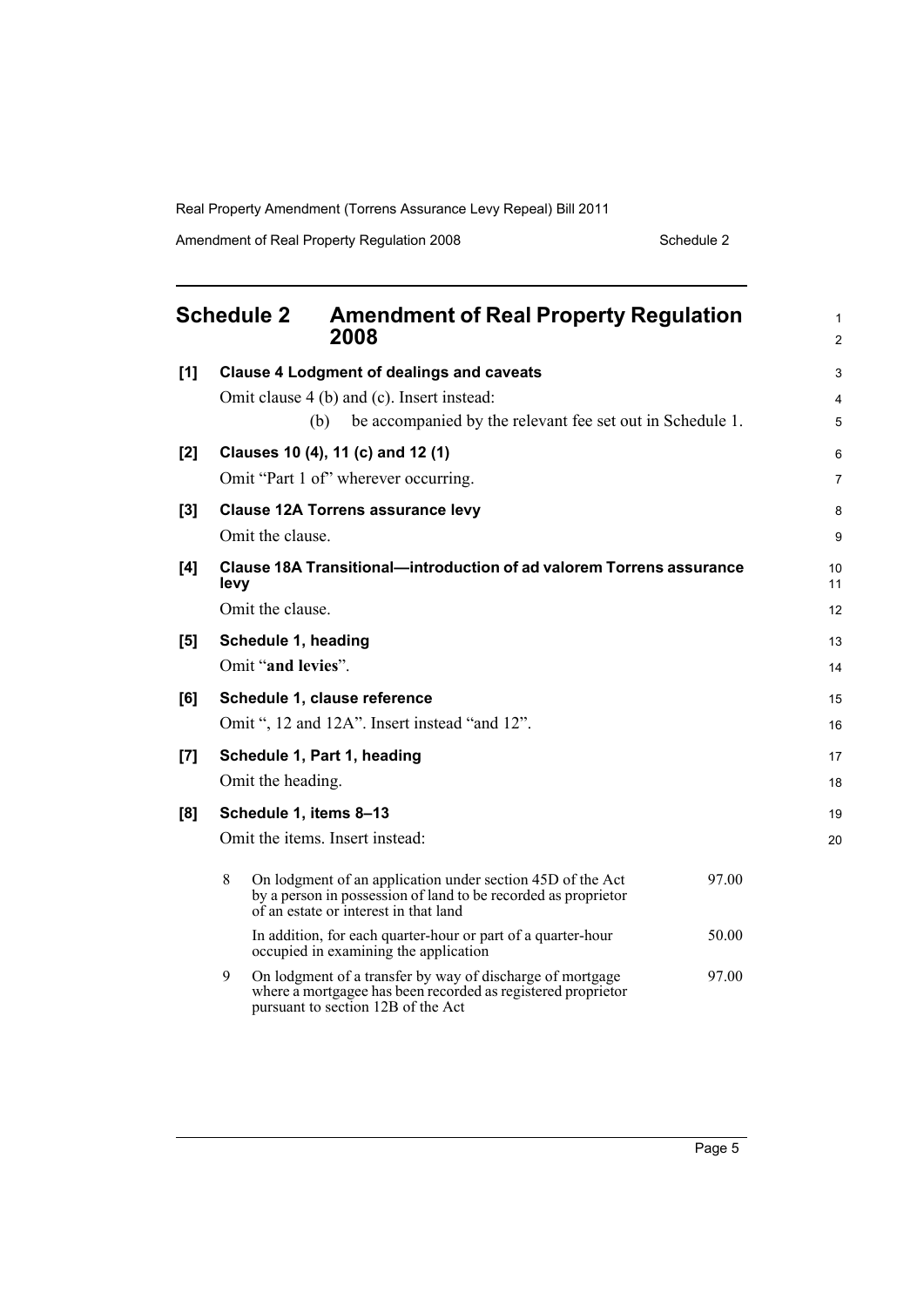|     | 10 | of the Act   | On lodgment of a dealing for registration or recording of a<br>unilateral severance of a joint tenancy pursuant to section 97                                                        | 97.00                                                                                                                                   |
|-----|----|--------------|--------------------------------------------------------------------------------------------------------------------------------------------------------------------------------------|-----------------------------------------------------------------------------------------------------------------------------------------|
|     | 11 | shares       | On lodgment of a dealing to transfer an estate in land that<br>changes the tenancy of co-tenants without altering their                                                              | 97.00                                                                                                                                   |
|     | 12 |              | On lodgment of a dealing to transfer the ownership of an<br>estate in land pursuant to section 46 of the Act                                                                         | 194.00                                                                                                                                  |
|     | 13 |              | On lodgment of an application, request or dealing for which<br>no fee is otherwise provided                                                                                          | 97.00                                                                                                                                   |
| [9] |    |              | Schedule 1, items 15-20                                                                                                                                                              |                                                                                                                                         |
|     |    |              | Omit the items. Insert instead:                                                                                                                                                      |                                                                                                                                         |
|     | 15 |              | On lodgment of an application to dispose of Crown land<br>arising from the closing of a public road under the <i>Roads</i><br>Act 1993, regardless of how many recordings will ensue | 194.00                                                                                                                                  |
|     |    |              | 16 On lodgment of an application or request for amendment of<br>a folio of the Register, Crown grant or certificate of title                                                         | 97.00                                                                                                                                   |
|     | 17 |              | On lodgment of an application to record in the Register an<br>appurtenant easement created by a deed                                                                                 | 97.00                                                                                                                                   |
|     |    |              | In addition, for each quarter-hour or part of a quarter-hour<br>occupied in processing the application                                                                               | 50.00                                                                                                                                   |
|     |    |              | 18 On lodgment of an application under section 81A of the Act<br>for the extinguishment of a restrictive covenant                                                                    | 97.00                                                                                                                                   |
|     |    | In addition: |                                                                                                                                                                                      |                                                                                                                                         |
|     |    | (a)          | for each quarter-hour or part of a quarter-hour<br>occupied in examining the application                                                                                             | 50.00                                                                                                                                   |
|     |    | (b)          | for the Registrar-General's costs of giving notice<br>under section 81D of the Act by way of registered<br>post                                                                      | Such reasonable<br>fee (determined<br>by the Registrar-<br>General) as is<br>warranted by the<br>cost incurred in<br>posting the notice |
|     |    |              | 19 On lodgment of an application under section 49 of the Act<br>for the cancellation of an easement that has been abandoned<br>or extinguished                                       | 97.00                                                                                                                                   |
|     |    |              | In addition, for each quarter-hour or part of a quarter-hour<br>occupied in examining the application                                                                                | 50.00                                                                                                                                   |

Schedule 2 Amendment of Real Property Regulation 2008

1

2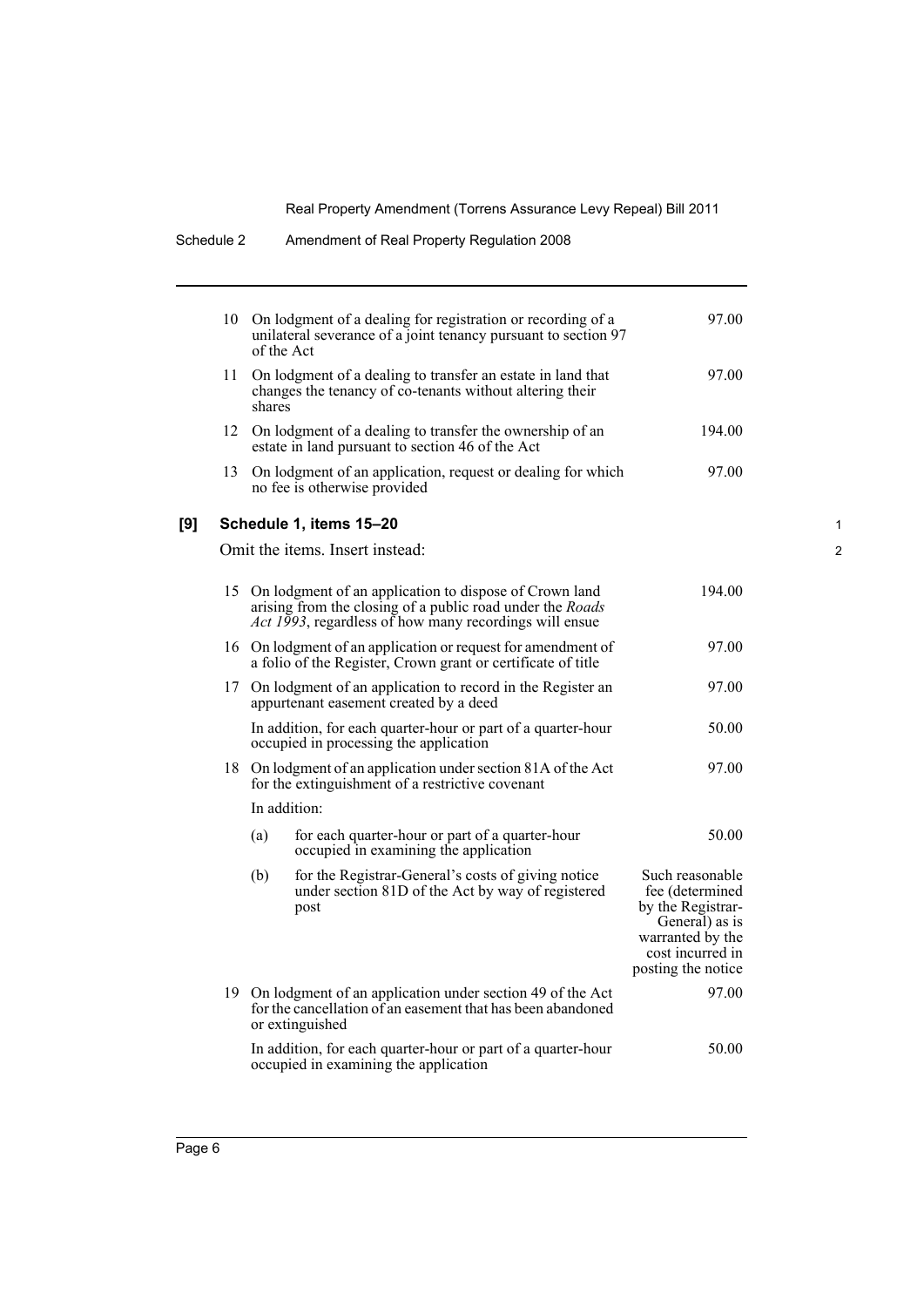|        |     | Real Property Amendment (Torrens Assurance Levy Repeal) Bill 2011                                                                                                                                                                                    |            |  |  |
|--------|-----|------------------------------------------------------------------------------------------------------------------------------------------------------------------------------------------------------------------------------------------------------|------------|--|--|
|        |     | Amendment of Real Property Regulation 2008                                                                                                                                                                                                           | Schedule 2 |  |  |
|        |     | 20 On lodgment of an application for the determination under<br>Part 14A of the Act of the position of the common boundary<br>of adjoining lands                                                                                                     | 97.00      |  |  |
| $[10]$ |     | Schedule 1, items 24-29                                                                                                                                                                                                                              |            |  |  |
|        |     | Omit the items. Insert instead:                                                                                                                                                                                                                      |            |  |  |
|        | 24  | On lodgment or recording of a caveat                                                                                                                                                                                                                 | 97.00      |  |  |
|        | 25  | On withdrawal or partial withdrawal of a caveat pursuant to<br>section 74M $(1)$ of the Act                                                                                                                                                          | 97.00      |  |  |
|        | 26  | On lodgment of a request for withdrawal or partial withdrawal<br>of a Registrar-General's caveat (no fee is payable for<br>withdrawal or partial withdrawal of a Registrar-General's<br>caveat consequent on lodgment and registration of a dealing) | 97.00      |  |  |
|        | 27  | On lodgment of a request for the Registrar-General to direct the<br>manner of service of a notice on a caveator pursuant to section<br>$74N(1)$ (e) of the Act                                                                                       | 97.00      |  |  |
|        | 28  | On lodgment of an application for preparation of a notice for<br>service on a caveator pursuant to section $74C(3)$ , $74I(1)$ or $(2)$ ,<br>74J (1) or 74JA (2) of the Act                                                                          | 97.00      |  |  |
|        | 29. | On lodgment of a notice of a change of name of a caveator or of<br>the address for service of a notice on a caveator                                                                                                                                 | 97.00      |  |  |
| $[11]$ |     | Schedule 1, item 34                                                                                                                                                                                                                                  |            |  |  |
|        |     | Omit the item. Insert instead:                                                                                                                                                                                                                       |            |  |  |
|        | 34  | On lodgment of an application for a new certificate of title under<br>section 111 of the Act                                                                                                                                                         | 194.00     |  |  |
| $[12]$ |     | Schedule 1, item 35                                                                                                                                                                                                                                  |            |  |  |
|        |     | Omit the item. Insert instead:                                                                                                                                                                                                                       |            |  |  |
|        | 35  | On depositing an instrument declaratory of trusts                                                                                                                                                                                                    | 97.00      |  |  |
| $[13]$ |     | Schedule 1, item 36                                                                                                                                                                                                                                  |            |  |  |
|        |     | Omit the item. Insert instead:                                                                                                                                                                                                                       |            |  |  |
|        | 36  | On lodgment of an application for a statement of reasons under<br>section 121 of the Act                                                                                                                                                             | 97.00      |  |  |

1 2

3 4

5 6

7 8